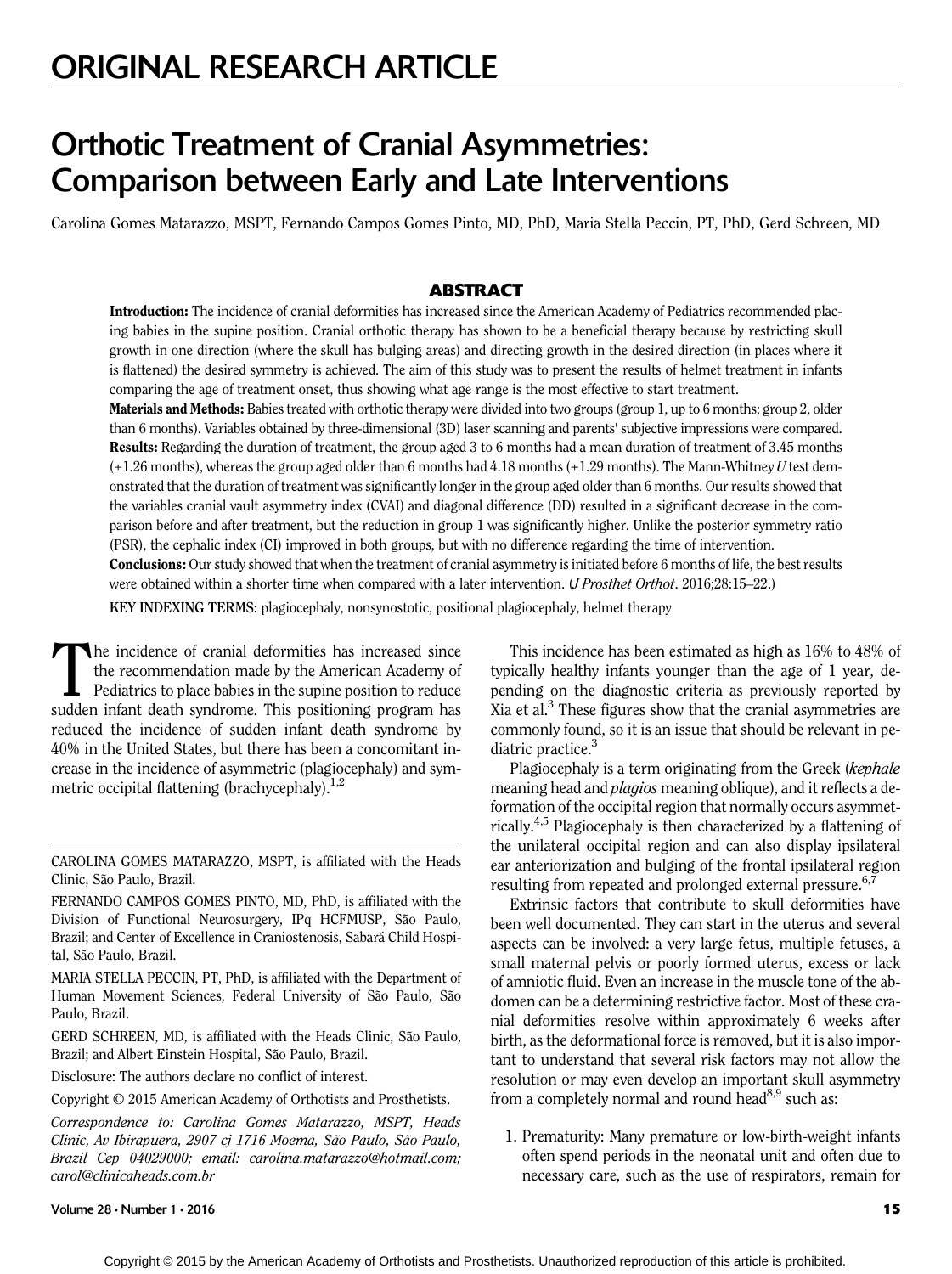long periods with the head in a fixed position, resulting in skull asymmetry.<sup>10</sup>

- 2. Congenital muscular torticollis: This is a deformity resulting from shortening/fibrosis of the sternocleidomastoid muscle (SCM) and is associated with plagiocephaly in almost 90% of infants. Because of this shortening, the infant maintains support of the head on only one side, tilting the head toward the side of the affected muscle and turning the chin to the opposite side. Many babies do not have an SCM with evident contracture, but some authors have reported that even a muscular imbalance can lead to the baby's incapacity to keep the head in midline, which also impairs support of the head. $10,11$
- 3. Multiple fetuses: This condition is related to a higher incidence of risk factors, primarily due to the fact that the "crowded" uterus means an intrauterine constraint, a factor related to deformities present at birth. It is believed that when the baby is positioned at a lower position in the uterus, there seems to be a higher risk of developing an asymmetrical skull. As the baby needs to support more weight, the mobility and capacity to change position can adversely predispose to congenital torticollis. Premature babies can have a combination of more than one risk factor, often due to prematurity and low birth weight. $12,13$
- 4. Changes in our current lifestyle may also have contributed to the factors of postnatal deformational or positional plagiocephaly. The use of firm mattresses, frequent use of seats (in the car and for recreation, also known as baby bouncers), and swings often cause the baby to stay for long periods in the supine position. The extensive use of these accessories would determine a greater potential to deform the skull. $^{14}$

The literature has also shown that the sleeping position can affect the child's width/length ratio of the skull (also known as cephalic index [CI]). Babies who sleep and spend long hours in the supine position may develop a wider and shorter skull, a condition known as brachycephaly, than those whose mothers alternate positions. The longer the baby remains in the same head position, the more significant the asymmetry will be.<sup>15</sup>

Although there has been no stringent prospective study, there is no evidence that cranial deformities may lead to developmental delay in these children. Some authors have shown that children who are placed in the supine position have motor skill developmental delay, such as upper-trunk strength and rolling, which are spontaneously resolved in time. Children who have positional plagiocephaly have developmental delay when compared with children without cranial asymmetry. Some authors, however, believe that conditions that cause developmental delay could also be a factor predisposing to cranial asymmetry, so plagiocephaly would be a cause of developmental delay and not a consequence.<sup>1,16,17</sup>

The fact is that deformational plagiocephaly does not cause life-threatening or debilitating neurological deficits, and most experts do not fear severe long-term consequences. However,

the need for special assistance at school or the negative social consequences, such as bullying, are described in the literature. The fear of the parents regarding the potential consequences of untreated positional plagiocephaly should not be underestimated, and these aspects should be taken into account when discussing the problem.<sup>18</sup>

Thus, the management of cranial deformities involves prevention, which requires advising parents to position the babies in the prone position daily when they are awake and can be monitored, according to the American Society of Pediatrics in its campaign named "Back to Sleep, Tummy to Play" (Copyright © American Academy of Pediatrics, Revised October 2011). Also recommended, especially for the first 6 months of life, are changing the position of the baby in the crib, encouraging the baby to turn the head far to the right and to the left, not allowing the baby to spend most of the time in baby bouncers and strollers, and switching the baby's position.

The treatment for babies with mild asymmetries may consist in repositioning; for more severe conditions or when repositioning did not produce satisfactory results, the use of a cranial orthosis is recommended.19

Cranial orthosis is shown to be a beneficial therapy because, by restricting skull growth in one direction (where the skull has protuberances/bulging) and directing growth in the desired direction (in places where it is flattened), the desired symmetry is achieved. The orthosis then acts as a counterforce supporting areas of bulging and leaving free space inside for flattened areas.

Much has been discussed about the proper age of indication for cranial orthotic therapy. Despite being widely accepted by various international publications and the wide acceptance of the use of orthotic therapy in severe plagiocephaly, there are no data on the results for this population in Brazil. In addition, existing studies address the issue using measurements with calipers; however, laser scanning can be an instrument of greater reliability due to the precision it can offer. Thus, a study on the best time to start treatment that evaluates results obtained through the use of laser scanning has great value for the whole scientific community.<sup>18–20</sup>

Because of the lack of national studies, many infants probably do not receive orthotic treatment when indicated. Thus, they arrive at a specialized clinic later in life after it was realized that repositioning did not correct the condition and when it is no longer possible to perform optimal orthotic treatment, leading to parents' dissatisfaction in many cases. However, some authors have shown that the age of start of treatment is important and leads to better results in the short term. $^{18}$  A recent article has brought to light the need to establish strategies to allow better targeting of appropriate treatments according to severity of the asymmetry.<sup>21</sup>

The aim of this study is to present the results obtained with helmet therapy, using the STARscanner, a device that utilizes a laser, as an evaluation tool providing several anthropometric measures and calculations of parameters that allow the quantification and documentation of the evolution of treated cases. This study compares the results in two groups: one that started treatment up to the age of 6 months and another that started it after the age of 6 months.21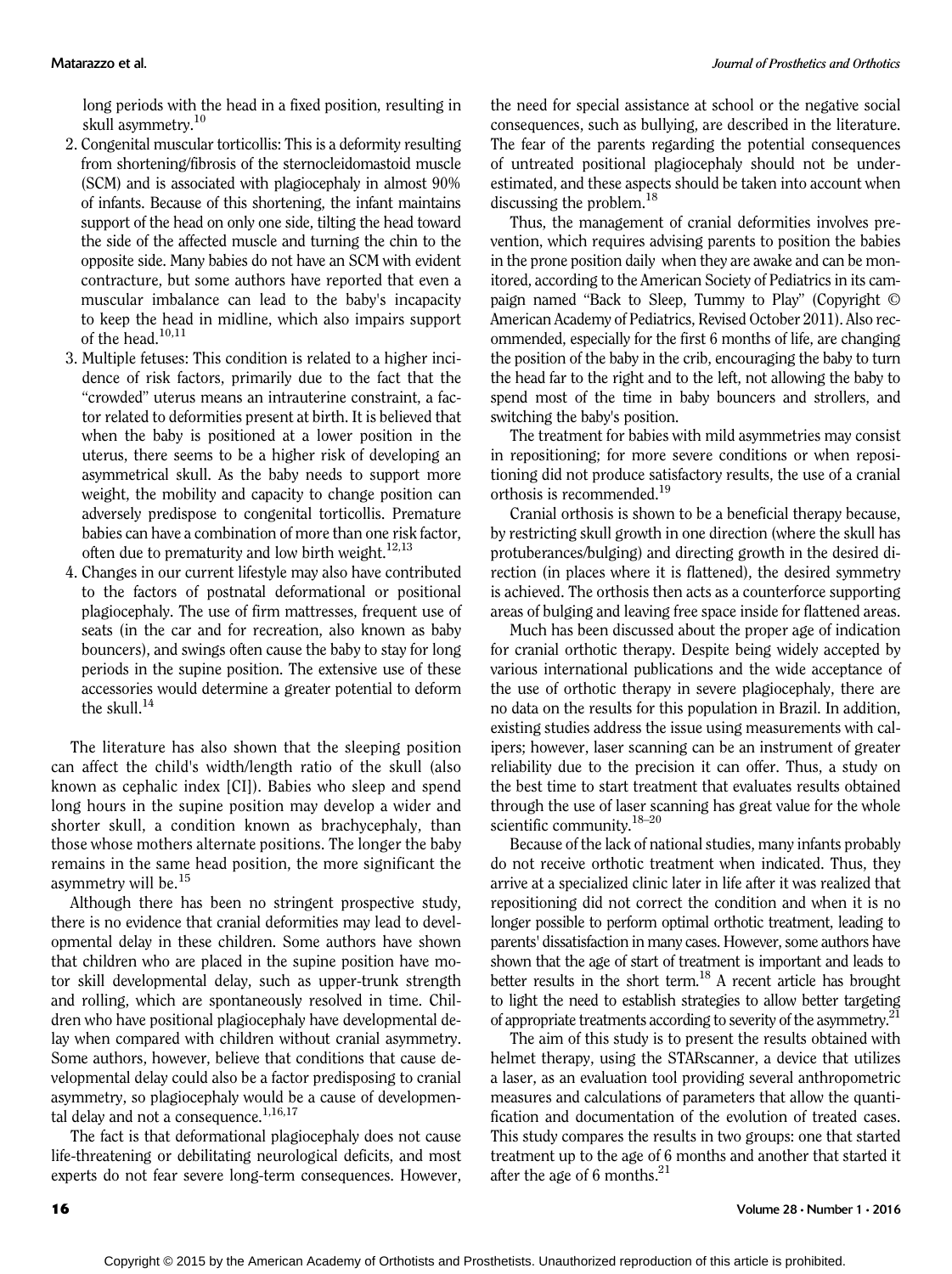## METHODS

This study is a retrospective analysis of data obtained during the treatment of patients with positional asymmetries including brachycephaly (babies with a CI greater than 89%), plagiocephaly (babies with a diagonal difference [DD] greater than 6 mm), and combo (babies with asymmetrical brachycephaly) in a clinic dedicated to the treatment of cranial asymmetries between March 2011 and May 2012. The study was approved by the Sabará Hospital ethics committee.

All patients were evaluated by a single physician who recommended treatment with cranial orthosis after a clinical analysis of asymmetry. The patients received an initial scan assessment through a noninvasive device to capture a three-dimensional (3D) image of the skull without the use of ionizing radiation or need for anesthesia. The scanner emits a class 1 laser and is therefore safe for the eyes. It is emitted by four sources distributed around the head circumference and the image is captured by eight cameras and then is reconstructed using specific software, yielding very accurate measurements and indices. In addition, the virtual model of the head obtained during the assessment can be used to construct the custom-made cranial orthosis.

The data obtained by clinical evaluation and 3D laser scanning were stored in medical files and digital media and served as the basis for variable analysis to verify and document treatment progress. The same measures could be repeated during follow-up, allowing the comparison of treatment evolution. All patients were scanned again at the end of the treatment for comparison purposes.

The following data were obtained: age, baby sex, whether the child had impaired range of motion (ROM) in the neck suggestive of congenital torticollis, and prior parental attempt at repositioning treatment.

In analyzing the two groups based on age at the start of treatment (group 1: younger than 6 months; group 2: older than 6 months), the following data were also obtained during scanning: the difference between the DD at the beginning and end of treatment, the cranial vault asymmetry index (CVAI) at the beginning and end of the treatment, the posterior symmetry ratio (PSR), and the CI at the beginning and after the end of treatment in both groups.

In addition, subjective impression was collected from parents and data were stored through a questionnaire that assessed the degree of satisfaction at the end of the treatment, as well as their perception of the asymmetry severity before and after treatment.

To allow image capture during scanning, stockinet was placed on the child's head to eliminate interferences. Adhesive marks were placed in each tragus and sellion region (radix) by the same examiner to determine a plan for anatomical reference.

The DD, CI, PSR, and CVAI data were obtained with the scanner at level 3 cross-sectional area (3-cm plane above the reference plane) and represents:

- Diagonal difference: The DD is the difference in millimeter between the oblique diagonals at 30 degrees. $^{20}$
- Posterior symmetry ratio: The PSR is obtained by dividing the smallest posterior quadrant by the largest posterior quadrant, resulting in a comparison percentage between both quadrants.
- Cranial vault asymmetry index: The CVAI is the difference between diagonals 1 and 2 at 30 degrees divided by the larger of the two diagonals expressed as a percentage. This parameter has been studied and defined as a clinical variable, being one of the most significant factors that can predict asymmetry. The expectation is that it decreases during treatment.<sup>21</sup>
- Cephalic index: The CI is the cranial width divided by length. It is the index most commonly disproportionate in brachycephaly; an elevated CI means the skull is wider and shorter than that of the average population. $20$

All these variables were then studied, allowing quantifying the responses in different study groups consisting of infants aged 3 to 6 months, defined as group 1, and another group older than 6 months, defined as group 2.

# RESULTS

The study groups consisted of 30 children in group 1 (who started treatment up to 6 months of life), and 30 babies in group 2 (who started treatment after 6 months of life). Of these, four children (two from each group) were excluded from the analysis as they failed to attend medical assessment and scanning at the end of treatment, thus making it impossible to analyze the results obtained with treatment.

The orthosis used in the study was the Starband produced by Orthomerica Products Inc, and it was worn for 23 hours a day, being removed only for bathing and cleaning.

The  $\chi^2$  test was used to compare the groups  $P = 0.081$ . Regarding sex, group 1 had 23 male (82.1%) and 5 female (17.9%) infants and group 2 had 16 male (57.1%) and 12 female (42.9%) infants. There was no significant difference in sex distribution between the two groups; however, there is evidence of a higher incidence of males in the group aged 3 to 6 months (P between 0.05 and 0.10). Because the goal of the study was to assess what age is the most effective to start treatment, patient groups with plagiocephaly, brachycephaly, and combo were analyzed together.

Table 1 shows the distribution of types on groups 1 and 2, and there is no significant difference between the groups regarding the distribution of types of asymmetries.

Of the variables evaluated during the medical consultation, Table 2 shows whether the baby was repositioned before

Table 1. Distribution of types of asymmetries

|       |               |    | Group                                  |    |         |    |              |
|-------|---------------|----|----------------------------------------|----|---------|----|--------------|
|       |               |    | $1(3-6 \text{ mo})$ $2(>6 \text{ mo})$ |    |         |    | <b>Total</b> |
|       |               | n  | $\%$                                   | n  | $\%$    | n  | $\%$         |
| Type  | Plagiocephaly | 16 | 53.3%                                  | 19 | 63.3%   | 35 | 58.3%        |
|       | Brachycephaly | 1  | 3.3%                                   | 2  | $6.7\%$ | 3  | 5.0%         |
|       | Combo         | 13 | 43.3%                                  | 9  | 30.0%   | 22 | 36.7%        |
| Total |               | 30 | 100.0%                                 | 30 | 100.0%  | 60 | 100.0%       |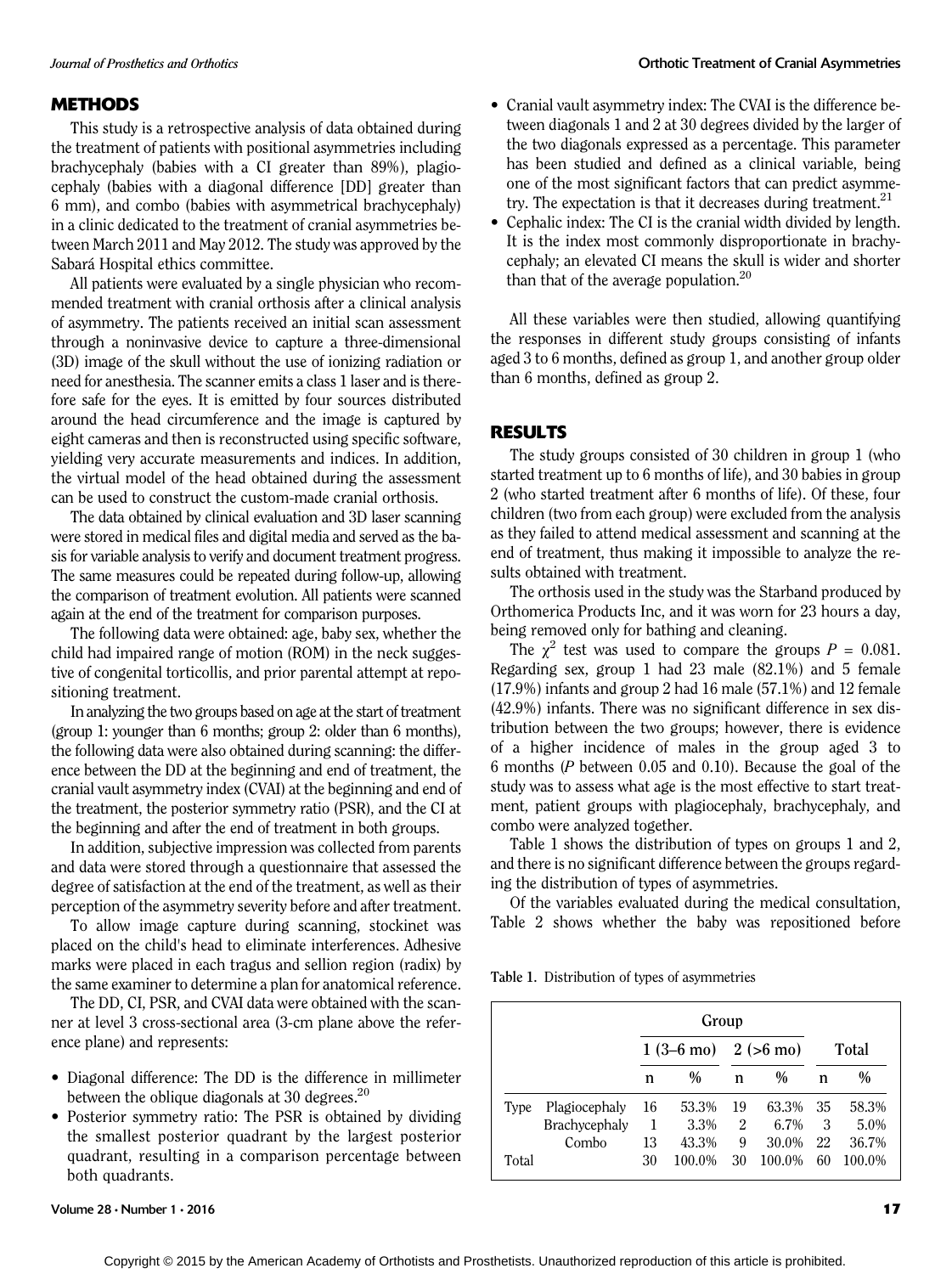treatment, demonstrating that the majority of parents (79.6%) in both groups tried repositioning before resorting to treatment with cranial orthosis. The  $\chi^2$  test (P = 0. 177) confirmed that there was no significant difference in the distribution of repositioning between the two groups.

Concerning the evaluation of cervical ROM, group analysis showed that 32 infants (57.1%) had no change in cervical ROM, which could raise the suspicion of a congenital torticollis; on the other hand, 24 infants (42.9%) showed limitation in cervical rotation and tilt. The distribution is shown in Table 3.

The  $\chi^2$  test confirmed that there was no significant difference in the distribution of babies with plagiocephaly or brachycephaly between the two groups, as 27 infants in each group had plagiocephaly and 12 infants in the group aged 3 to 6 months and 10 infants in the group aged older than 6 months also had brachycephaly.

Regarding the duration of treatment, the group aged 3 to 6 months had a mean duration of treatment of 3.45 months  $(\pm 1.26$  months), whereas the group aged older than 6 months had 4.18 months  $(\pm 1.29$  months). The Mann-Whitney U test demonstrated that the duration of treatment was significantly longer in the group aged older than 6 months.

For the analysis of the variables obtained by 3D laser scan, analysis of variance (ANOVA) was applied to those who had initial and final assessments with two factors: group (comparison between aged 3–6 months and older than 6 months) and the moment (comparison between initial and end of treatment).

Table 4 shows the diagonal difference values, with a significant reduction in the DD between the initial and final measurements in both groups. The significant interaction indicates that the reduction in group  $1(<sub>6</sub>$  months) was significantly higher than in group 2 (aged older than 6 months).

Cranial vault asymmetry index also decreased significantly between the initial and final assessments in both groups. The significant interaction indicates that the reduction in the group aged 3 to 6 months was significantly higher than in the group aged older than 6 months, as shown in Table 5. Also shown is significant reduction between initial and final CVAI in both groups. The significant interaction indicates that the reduction in group  $1$  ( $<6$  months) was significantly higher than in group 2 (aged older than 6 months).

Table 2. Repositioning distribution among groups

|              |     |                     | Group         |                    |               |              |        |
|--------------|-----|---------------------|---------------|--------------------|---------------|--------------|--------|
|              |     | $1(3-6 \text{ mo})$ |               | $2(>6 \text{ mo})$ |               | <b>Total</b> |        |
|              |     | n                   | $\frac{0}{0}$ | n                  | $\frac{0}{0}$ | n            | $\%$   |
| Repositioned | No  | 3                   | 11.1%         | 8                  | 29.6%         | -11          | 20.4%  |
|              | Yes | 24                  | 88.9%         | 19                 | 70.4%         | 43           | 79.6%  |
| Total        |     | 27                  | 100.0%        | 27                 | 100.0%        | 54           | 100.0% |

Table 3. Baby had impaired ROM before treatment in both groups

|                         |      |                                        | Group    |   |                            |              |               |
|-------------------------|------|----------------------------------------|----------|---|----------------------------|--------------|---------------|
|                         |      | $1(3-6 \text{ mo})$ $2(>6 \text{ mo})$ |          |   |                            | <b>Total</b> |               |
|                         |      | n                                      | $\%$     | n | $\frac{0}{0}$              | n            | $\frac{0}{0}$ |
| Limitation of ROM No 13 |      |                                        | 46.4% 19 |   | 67.9% 32                   |              | 57.1%         |
|                         | Yes. | -15                                    | 53.6%    | 9 | 32.1% 24                   |              | 42.9%         |
| Total                   |      | 28                                     |          |   | 100.0% 28 100.0% 56 100.0% |              |               |

Chi-square test  $(p) = 0.177$ . There was no significant difference in the distribution of change in ROM between the two groups.

Posterior symmetry ratio was also assessed, demonstrating a significant increase from baseline to the end of treatment, but this increase was similar in both groups (Table 6). Posterior symmetry ratio was not significant for the group, but interaction was significant for the moment. Table 6 displays a statistically significant increase between the initial and final PSR in both groups. The nonsignificant interaction indicates that this increase was similar in both groups.

Cephalic index was also evaluated, and it showed similar results to PSR. As shown in Table 7, CI was not significant for the group and interaction, but was significant for moment. There was significant reduction in initial and final CI in both groups. The nonsignificant interaction indicates that this increase was similar in both groups.

Finally, we evaluated the parents' perception of the asymmetry as seen at the beginning and end of the treatment. The asymmetry assessment by the parents was considered as follows: 0, absent; 1, very mild; 2, mild; 3, moderate; 4, severe; and 5, very severe. The results showed a reduction in mean value between the initial and final assessments in both groups. However, there was a significant interaction indicating that this reduction was similar in both groups; that is, there was a significant improvement in parents' perception and that this improvement was similar in both groups.

## **DISCUSSION**

It is known that nonsynostotic plagiocephaly does not spontaneously improve; without intervention, these conditions can worsen over time, and in severe cases it may be associated with cosmetic and neurological problems.22–<sup>24</sup>

Some studies have also questioned previous recommendations in literature to delay treatment with cranial orthosis until other treatment options (repositioning, tummy time, and physical therapy) have failed, such as the study by Kluba et al.<sup>18</sup> because such conducts may postpone or even minimize improvement in difficult cases.

What our results have shown is that even with prior repositioning, 79.6% of the children continued having asymmetry, which was the factor that motivated parents to seek the use of a cranial orthosis in search of correction, as repositioning results were not satisfactory. Furthermore, we observed that in group 2 (aged older than 6 months), 57.1% of the infants had a normal cervical ROM, but maintained cranial asymmetry,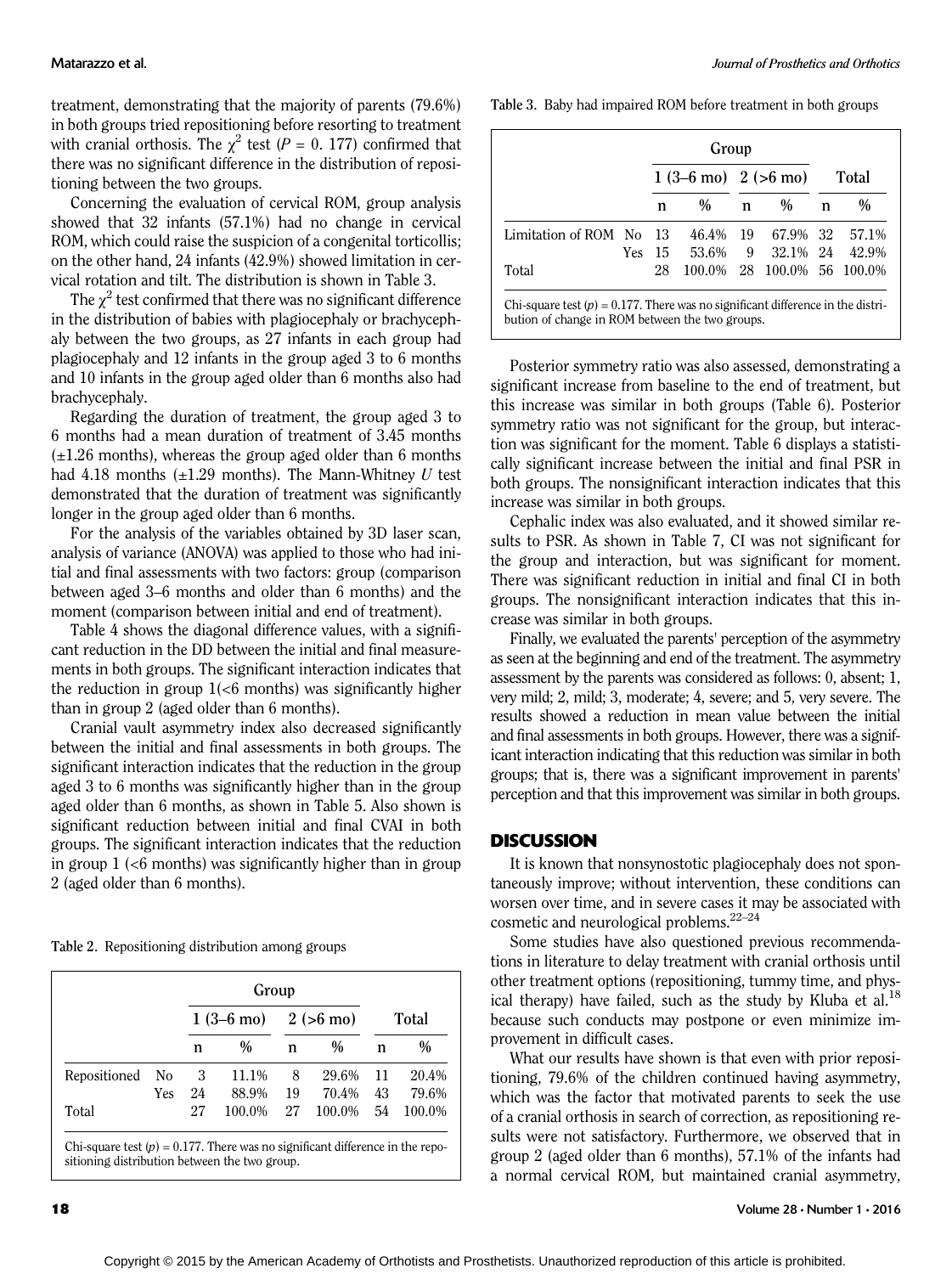### Table 4. Significant reduction in DD between initial and final measurements in both groups

|                           |                                                                      | Group                 |                                   |                                 |
|---------------------------|----------------------------------------------------------------------|-----------------------|-----------------------------------|---------------------------------|
|                           |                                                                      | $1(3-6 \text{ mo})$   | $2(>6 \text{ mo})$                | Total                           |
| Initial DD                | Mean                                                                 | 10.51                 | 10.39                             | 10.45                           |
|                           | Median                                                               | 10.65                 | 9.80                              | 10.15                           |
|                           | <b>SD</b>                                                            | 4.29                  | 5.29                              | 4.77                            |
|                           | $\mathsf{n}$                                                         | 28                    | 28                                | 56                              |
| Final DD                  | Mean                                                                 | 2.96                  | 4.67                              | 3.82                            |
|                           | Median                                                               | 2.40                  | 4.40                              | 3.40                            |
|                           | <b>SD</b>                                                            | 2.19                  | 2.94                              | 2.71                            |
|                           | $\mathbf n$                                                          | 28                    | 28                                | 56                              |
| <b>ANOVA Table</b>        |                                                                      |                       |                                   |                                 |
| Effects                   |                                                                      |                       | $\overline{P}$                    |                                 |
| Group                     |                                                                      |                       |                                   | 0.3974                          |
| <b>Moment</b>             |                                                                      |                       | $< 0.0001*$                       |                                 |
| Group $\times$ moment     |                                                                      |                       |                                   | $0.0466*$                       |
|                           | Not significant to the group; significant for moment and interaction |                       |                                   |                                 |
| For multiple comparisons: |                                                                      |                       |                                   |                                 |
| Crossings $(P)$           | Group (3–6 mo), Initial                                              | Group (3–6 mo), Final | Group $(>6 \text{ mo})$ , Initial | Group $(>6 \text{ mo})$ , Final |
| Group (3–6 mo), initial   |                                                                      |                       |                                   |                                 |
| Group (3–6 mo), final     | $0.0002*$                                                            |                       |                                   |                                 |
| Group $(>6$ mo), initial  | 0.9974                                                               | $0.0002*$             |                                   |                                 |
| Group (>6 mo), final      | $0.0002*$                                                            | $0.0463*$             | $0.0002*$                         |                                 |

### Table 5. Table showing significant reduction between initial and final CVAI in both groups

|                                 |                                                                      |                       | Group                  |                                 |
|---------------------------------|----------------------------------------------------------------------|-----------------------|------------------------|---------------------------------|
|                                 |                                                                      | $1(3-6 \text{ mo})$   | $2(>6 \text{ mo})$     | Total                           |
| <b>Initial CVAI</b>             | Mean                                                                 | 7.19                  | 6.59                   | 6.89                            |
|                                 | Median                                                               | 7.35                  | 6.10                   | 6.90                            |
|                                 | <b>SD</b>                                                            | 2.83                  | 3.18                   | 3.00                            |
|                                 | $\mathsf{n}$                                                         | 28                    | 28                     | 56                              |
| Final CVAI                      | Mean                                                                 | 1.94                  | 2.91                   | 2.43                            |
|                                 | Median                                                               | 1.60                  | 2.70                   | 2.25                            |
|                                 | <b>SD</b>                                                            | 1.41                  | 1.80                   | 1.67                            |
|                                 | n                                                                    | 28                    | 28                     | 56                              |
| <b>ANOVA Table</b>              |                                                                      |                       |                        |                                 |
| Effects                         |                                                                      |                       |                        | $\overline{P}$                  |
| Group                           |                                                                      |                       |                        | 0.7486                          |
| Moment                          |                                                                      |                       |                        | ${<}0.0001*$                    |
| Group $\times$ moment           |                                                                      |                       |                        | $0.0088*$                       |
|                                 | Not significant to the group; significant for moment and interaction |                       |                        |                                 |
| For multiple comparisons:       |                                                                      |                       |                        |                                 |
| Crossings $(P)$                 | Group (3-6 mo), Initial                                              | Group (3-6 mo), Final | Group (>6 mo), Initial | Group $(>6 \text{ mo})$ , Final |
| Group (3-6 mo), initial         |                                                                      |                       |                        |                                 |
| Group (3-6 mo), final           | $0.0002*$                                                            |                       |                        |                                 |
| Group $(>6$ mo), initial        | 0.4635                                                               | $0.0002*$             |                        |                                 |
| Group $(>6 \text{ mo})$ , final | $0.0002*$                                                            | $0.0939*$             | $0.0002*$              |                                 |

The significant interaction indicates that the reduction in group  $1 \left( \langle 6 \text{ m} \rangle \right)$  was significantly higher than in group  $2 \left( \langle 6 \text{ m} \rangle \right)$ .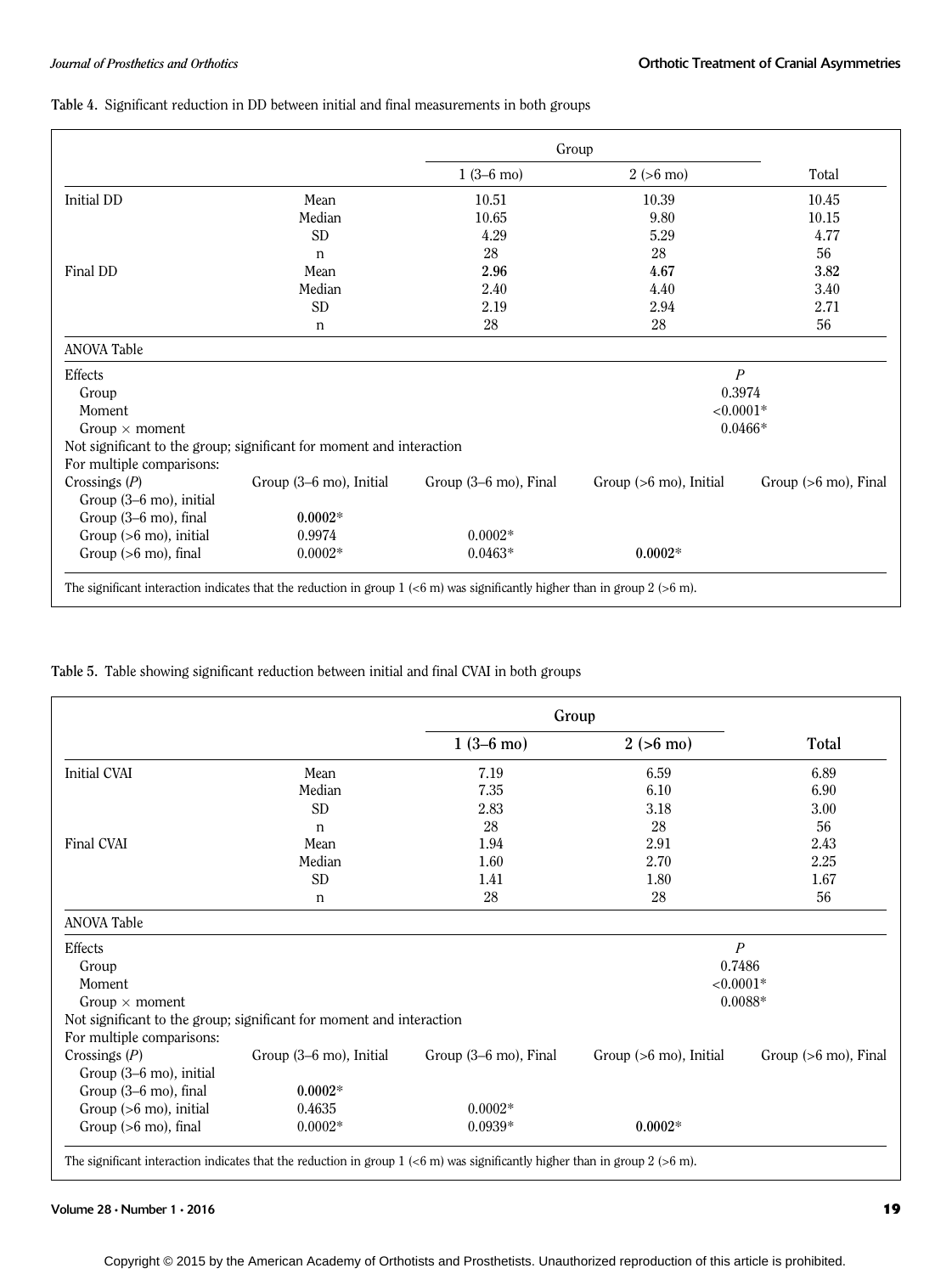|                       |        | Group               |                    |       |  |
|-----------------------|--------|---------------------|--------------------|-------|--|
|                       |        | $1(3-6 \text{ mo})$ | $2(>6 \text{ mo})$ | Total |  |
| <b>Initial PSR</b>    | Mean   | 0.88                | 0.85               | 0.86  |  |
|                       | Median | 0.88                | 0.85               | 0.87  |  |
|                       | SD     | 0.08                | 0.08               | 0.08  |  |
|                       | n      | 28                  | 28                 | 56    |  |
| Final PSR             | Mean   | 0.95                | 0.91               | 0.93  |  |
|                       | Median | 0.96                | 0.92               | 0.94  |  |
|                       | SD     | 0.04                | 0.05               | 0.05  |  |
|                       | n      | 28                  | 28                 | 56    |  |
| <b>ANOVA Table</b>    |        |                     |                    |       |  |
| Effects               |        |                     | P                  |       |  |
| Group                 |        |                     | 0.0907             |       |  |
| Moment                |        |                     | $<0.0001*$         |       |  |
| Group $\times$ moment |        |                     | 0.7107             |       |  |

groups. The nonsignificant interaction indicates that this increase was similar in both groups.

leading us to believe that even if the preference for the cervical position is no longer present, asymmetry is still present.

Flannery et al. $^{22}$  in their clinical decision meeting showed that early intervention is essential. Referral to the craniofacial team, at any age, is appropriate (when the diagnosis is unclear, asymmetry is severe, or when the health care provider desires additional input). The American Academy of Pediatrics in its Bright Future: Guidelines for Health Supervision of Infants, Children, and Adolescents recommends checking the newborn for head dysmorphia at 1 week and skull deformities at 1 month.<sup>25</sup>

Determining the severity may be of great importance in order not to waste time in an inaccurate treatment indication, once the results show that the intervention results may differ significantly if performed before or after the age of 6 months. To address this issue, the use of laser scanning has proved to be a very useful tool due to the high degree of accuracy and objectivity, making the process more efficient and potentially more effective.<sup>19</sup>

Furthermore, Plank et al.<sup>19</sup> also demonstrated that some of the variables used in our study such as CVAI and PSR are also important clinical tools, as they allow a reproducible comparison between subjects.

Our results showed that the variables CVAI and DD resulted in a significant decrease in the comparison before and after treatment, but the reduction in group 1 was significantly higher. When managing cases of plagiocephaly and asymmetric brachycephaly, this finding has major importance when choosing the time of treatment. It may indicate that the sooner the treatment is established, the sooner and better the responses that can be obtained, especially if we consider the diagonal difference, even though skull growth is a variable that remains the same. The diagonal difference allows us a strong, clinically relevant comparison tool in daily practice.

Unlike the PSR, the CI also improved in both groups but with no difference regarding the time of intervention. These findings demonstrate the treatment effectiveness, which, besides numerical gains, was expressed as the result of parents' satisfaction as well. Parents' satisfaction is represented by the improvement in their perception of the asymmetry, regardless of the analyzed group.

It is important to educate parents by explaining that postponing treatment may still represent a significant improvement, but with a longer treatment period. Even if it does not modify the parents' final perception, as also demonstrated in a previous study<sup>26</sup> in which both groups showed improvement in subjective perception, this increased time of treatment was confirmed by the numerical findings. Our study showed that while the mean treatment time in group 1 was 3.45 months  $(\pm 1.26$  months), it was 4.18 months  $(\pm 1.29$  months) in group 2. This finding corroborates the clinical perception that the earlier the intervention, the faster and better are the results achieved. Although both results were statistically significant, the group with younger babies achieved such improvement in less time, showing that age may be an important variable in the choice of treatment, as the correction is performed accompanying the rapid growth of younger babies. $27$ 

Moreover, as previously discussed by Kluba et al.,  $^{18}$  as helmet therapy is associated with some responsibilities for parents (e.g., checking its correct position, daily cleaning, and the heat discomfort in a tropical country, which has a strong influence on the baby), the reduction of the duration of therapy is also an important factor and should be taken into consideration when the doctor is treating severe asymmetry in a small baby. In addition, the correction rate of plagiocephaly with helmet therapy decreases with the infant's increasing

Table 7. Not significant for the group and interaction; significant for moment

|                    |                       | Group               |                    |       |  |
|--------------------|-----------------------|---------------------|--------------------|-------|--|
|                    |                       | $1(3-6 \text{ mo})$ | $2(>6 \text{ mo})$ | Total |  |
| <b>Initial CI</b>  | Mean                  | 0.89                | 0.89               | 0.89  |  |
|                    | Median                | 0.89                | 0.89               | 0.89  |  |
|                    | SD                    | 0.07                | 0.08               | 0.07  |  |
|                    | n                     | 28                  | 28                 | 56    |  |
| Final CI           | Mean                  | 0.86                | 0.86               | 0.86  |  |
|                    | Median                | 0.86                | 0.86               | 0.86  |  |
|                    | SD                    | 0.05                | 0.06               | 0.05  |  |
|                    | n                     | 28                  | 28                 | 56    |  |
| <b>ANOVA Table</b> |                       |                     |                    |       |  |
| Effects            |                       |                     | $\overline{P}$     |       |  |
| Group              |                       |                     | 0.8920             |       |  |
| Moment             |                       |                     | ${<}0.0001*$       |       |  |
|                    | Group $\times$ moment |                     | 0.7214             |       |  |

There was significant reduction in initial and final CI in both groups. The nonsignificant interaction indicates that this increase was similar in both groups.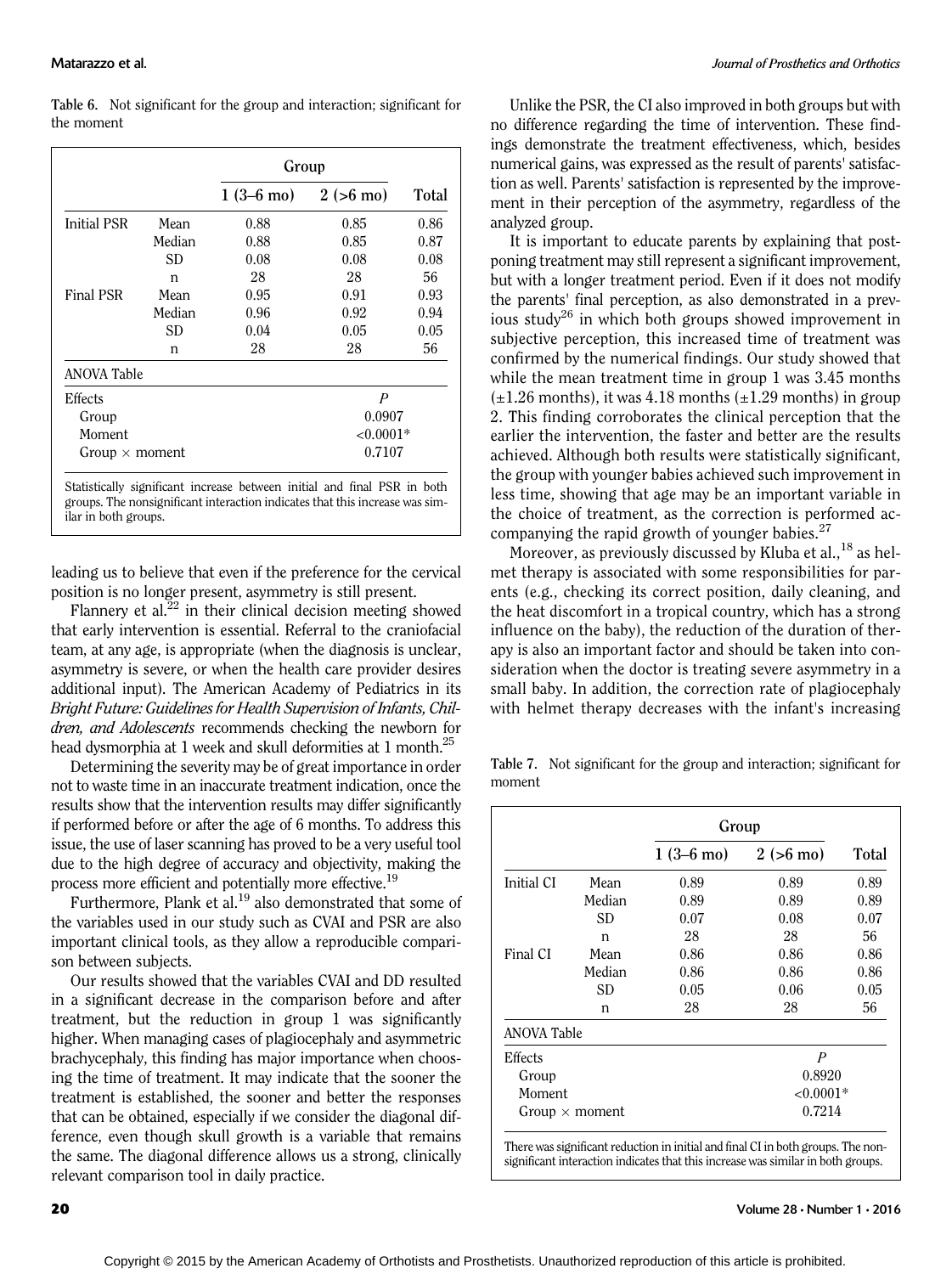age, because with increasing age the cranial growth is lower and the skull is more rigid. $27$ 

It is important to consider that the analysis of the groups was made together (plagiocephaly, brachycephaly, and combo). However, because of the percentage distribution, there is no reason to believe that there are differences between the groups regarding the distribution of types, because due to the low incidence of patients with symmetrical brachycephaly, there is no statistical test that allows differentiating them. In addition, due to a small sample size, it would not make sense to split the groups even further for analysis.

Another limitation of our study is the absence of a control group; however, ethical circumstances required a treatment for infants with moderate to severe asymmetries. It is increasingly important to have a thorough assessment to allow the identification of babies who need treatment, as there is no doubt that an infant's abnormal skull shape is of great concern for parents. In our society, abnormal cranial and facial asymmetries are mostly associated with functional impairment.

A recent study by Collet et al,  $^{28}$  for example, showed that developmental differences between children with and without plagiocephaly persist up to 36 months, so an accurate assessment is essential for an accurate indication of therapy. The laser scanner has a key role in the acquisition of anthropometric data, enabling an adequate indication. Thus, referring babies for treatment as soon as possible results in not only in a better outcome regarding the child's cranial asymmetry, but also in parents' satisfaction within a shorter period of treatment. That is an important factor, as parents are undoubtedly experiencing great distress when faced with their baby's skull deformities.

Our study showed that early orthotic treatment is an important therapeutic option, being a shorter, very low-risk noninvasive treatment leading to parents' complete satisfaction. Our study, as well as those by Kluba et al.<sup>18</sup> and Thompson et al.,<sup>29</sup> has shown that the best results are obtained at the earliest stage, and hence, to achieve the best results, an early diagnosis and treatment must be indicated in cases of moderate to severe asymmetries.27

### **REFERENCES**

- 1. Laughlin J, Luerssen TG, Dias MS; Committee on Practice and Ambulatory Medicine, Section on Neurological Surgery. Prevention and management of positional skull deformities in infants. Pediatrics 2011;128:1236–1241.
- 2. Rogers GF. Deformational plagiocephaly, brachycephaly and scaphocephaly. Part I: terminology, diagnosis, and etiopathogenesis. J Craniofac Surg 2011;1:9–16.
- 3. Xia GF, Kennedy KA, Teichgraeber JF, et al. Nonsurgical treatment of deformational plagiocephaly: a systematic review. Arch Pediatr Adolesc Med 2008;162:719–727.
- 4. Freitas RS, Alonso N, Shin JH, et al. Assimetrias cranianas em crianças: diagnóstico diferencial e tratamento. Rev Bras Cir Craniomaxilofac 2010;13:44–48.
- 5. Littlefield TR, Reiff JL, Rekate HL. Diagnóstico y tratamiento de la plagiocefalia de deformación. BNI Quarterly 2001;17:1–8.
- 6. Lipira AB, Gordon S, Darvvan TA, et al. Helmet versus active repositioning for plagiocephaly: a three-dimensional analysis. Pediatrics 2010;126:e936–e945.
- 7. Bialocerkowski AE, Vladusic SL, Howell SM. Conservative intervention for positional plagiocephaly: a systematic review. Dev Med Child Neurol 2005;47:563–570.
- 8. Peitsch WK, Keefer CH, LaBrie RA, Mulliken JB. Incidence of cranial asymmetry in healthy newborns. Pediatrics 2002;110:e72.
- 9. Littlefield TR, Kelly KM, Pomatto JK, Beals SP. Multiple-birth infants at higher risk for development of deformational plagiocephaly: II. Is one twin at greater risk? Pediatrics 2002;1: 19–25.
- 10. Poglian L, Mameli C, Fabiano V, et al. Positional plagiocephaly: what the pediatrician needs to know. A review. Childs Nerv Syst 2011;27:1867–1876.
- 11. Golden KA, Beals SP, Littlefield T, Pomatto JK. Sternocleidomastoid imbalance versus congenital muscular torticollis: their relationship to positional plagiocephaly. Cleft Palate Craniofac J 1999;36:256–261.
- 12. Littlefield TR, Kelly KM, Pomatto JK, Beals SP. Multiple birth infants at higher risk for development of deformational plagiocephaly. Pediatrics 1999;103:565–569.
- 13. Persing J, James H, et al. Prevention and management of positional skull deformities in infants. Pediatrics 2003;112:199–202.
- 14. Littlefield TR, Kelly KM, Reiff JL, et al. Car seats, infant carriers and swings: their role in deformational plagiocephaly.J Prosthet Orthot 2003;15(2):102–106.
- 15. Claren SK. Plagiocephaly and torticollis: etiology, natural history and helmet treatment. J Pediatr 1981;98:92–95.
- 16. Speltz ML, Collett BR, Stott-Miller M, et al. Case-control study of neurodevelopment in deformational plagiocephaly. Pediatrics 2010;125:537.
- 17. Collett BR, Starr JR, Kartin D, et al. Development in toddlers with and without deformational plagiocephaly. Arch Pediatr Adolesc Med 2011;165:653–658.
- 18. Kluba S, Kraut W, Reinert S, Krimmel M. What is the optimal time to start helmet therapy in positional plagiocephaly? Plast Reconstr Surg 2011;128:492–498.
- 19. Plank LH, Giavedonni B, Lombardo JR, et al. Comparison of infant head shape changes in deformational plagiocephaly following treatment with a cranial remolding orthosis using a noninvasive laser shape digitizer. J Craniofac Surg 2006;17:1084–1091.
- 20. Seruya M, Oh AK, Taylor JH, et al. Helmet Treatment of deformational plagiocephaly: the relationship between age at initiation and rate of correction. Plast Reconstr Surg 2013;131:55e–61e.
- 21. Wojciechy D, Warren SM. Current concepts in deformational plagiocephaly. J Craniofac Surg 2011;22(1):6–8.
- 22. Flannery ABK, Looman WS, Kemper K. Evidence-based care of the child with deformational plagiocephaly, part II: management. J Pediatr Health Care 2012;26:320–331.
- 23. Yoo Han-Su, Rah DK, Kim O. Outcome analysis of cranial molding therapy in nonsynostotic plagiocephaly. Arch Plast Surg 2012;39: 338–344.